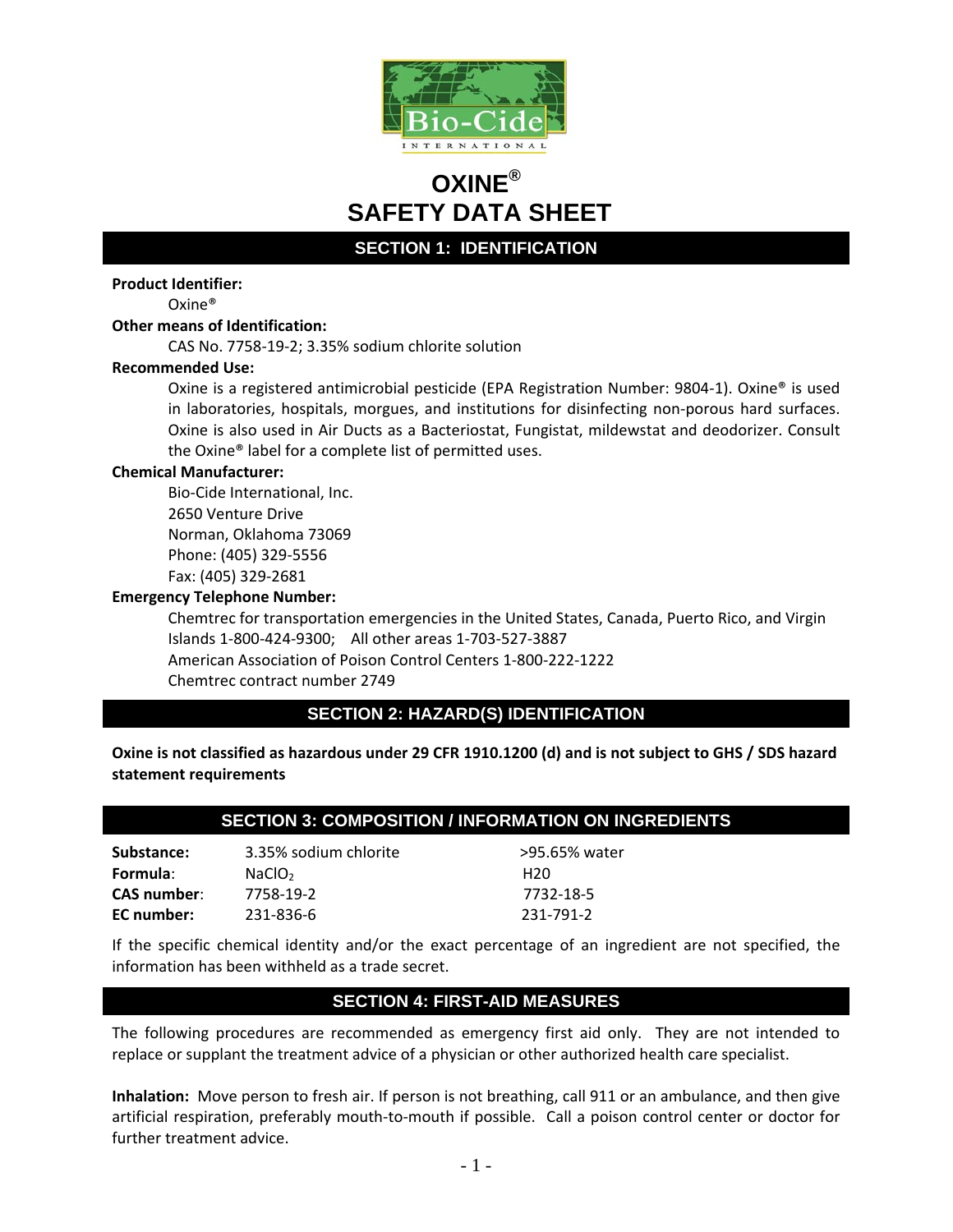**Skin Contact:** Take off contaminated clothing. Rinse skin immediately with plenty of water for 15‐20 minutes. Call a poison control center or doctor for further treatment advice.

**Eye Contact:** Hold eye open and rinse slowly and gently with water for 15‐20 minutes. Remove contact lenses, if present, after the first 5 minutes, then continue rinsing eye**.** Call a poison control center or doctor for further treatment advice.

**If Swallowed:**  Call a poison control center or doctor immediately for treatment advice. Have person sip a glass of water if able to swallow. Do not induce vomiting unless told to do so by a poison control center of doctor. Do not give anything by mouth to an unconscious person.

Chlorine dioxide vapors are emitted when this product contacts acids or chlorine. If these vapors are inhaled move person into fresh air. If not breathing, give artificial respiration. Consult a physician. Monitor patient closely for delayed development of pulmonary edema which may occur up to 48‐72 hours post inhalation.

# **SECTION 5: FIRE-FIGHTING MEASURES**

Substance does not burn but supports the combustion of flammable substances through the liberation of oxygen. Water is the preferred extinguishing media when it is compatible with the burning substance. If water is not compatible, use dry powder extinguisher.

Burning will release hydrogen chloride gas (HCl) and oxides of sodium (NaO<sub>x</sub>).

Firefighters should wear self‐contained breathing apparatus (SCBA) if necessary.

# **SECTION 6: ACCIDENTAL RELEASE MEASURES**

### **SPILL OR LEAK PROCEDURE**

Small spills, involving less than 5 gallons, may be flushed to a designated and permitted sewer system with the amount of water that is about 20 times the amount of the spill.

Large spills, involving more than 10 gallons, should be contained and neutralized using any one of the three neutralizers: i) sodium sulfite, ii) sodium bisulfite, or iii) sodium thiosulfate. The neutralization reaction can be extremely exothermic, and therefore, care should be taken to add the neutralizer in small increments. The contained solution should be first diluted with a volume of water that is approximately four times the volume of the contained spill. Sodium sulfite is the most preferred (least exothermic) neutralizer that can be used in the ratio of 2.1 lb per gallon of spilled material. Sodium thiosulfate can be used in the ratio of 5 lbs of anhydrous salt or 7.7 lbs. of pentahydrate salt per estimated gallon of the spilled material. The neutralized solution can then be flushed to a designated and permitted sewer system with double the amount of water. The product that is not neutralized may be disposed of as chemical waste in the manner indicated below. The vicinity of the spill should be thoroughly flushed with water after clean‐up. At no time should the spilled material be allowed to dry to a crystalline salt. Do not discharge this product to storm drains or to any surface or groundwater source unless specifically allowed under a valid NPDES permit. If the neutralizer is not available, volumes larger than 10 gallons should be carefully transferred into a container and taken to an authorized chemical disposal site (Class I or landfill) in accordance with all federal, state, and local regulations. Consult with selected facility regarding the need for prior neutralization of waste.

# **SECTION 7: HANDLING AND STORAGE**

### **HANDLING:**

Use product only as directed by the label. Avoid contact with skin and eyes; avoid breathing any vapors or fumes resulting from product activation. Wash thoroughly after handling. Thoroughly rinse all protective gear and handling equipment, such as transfer pumps and lines, with water prior to reuse or storage. Keep away from children, animals, and unauthorized personnel.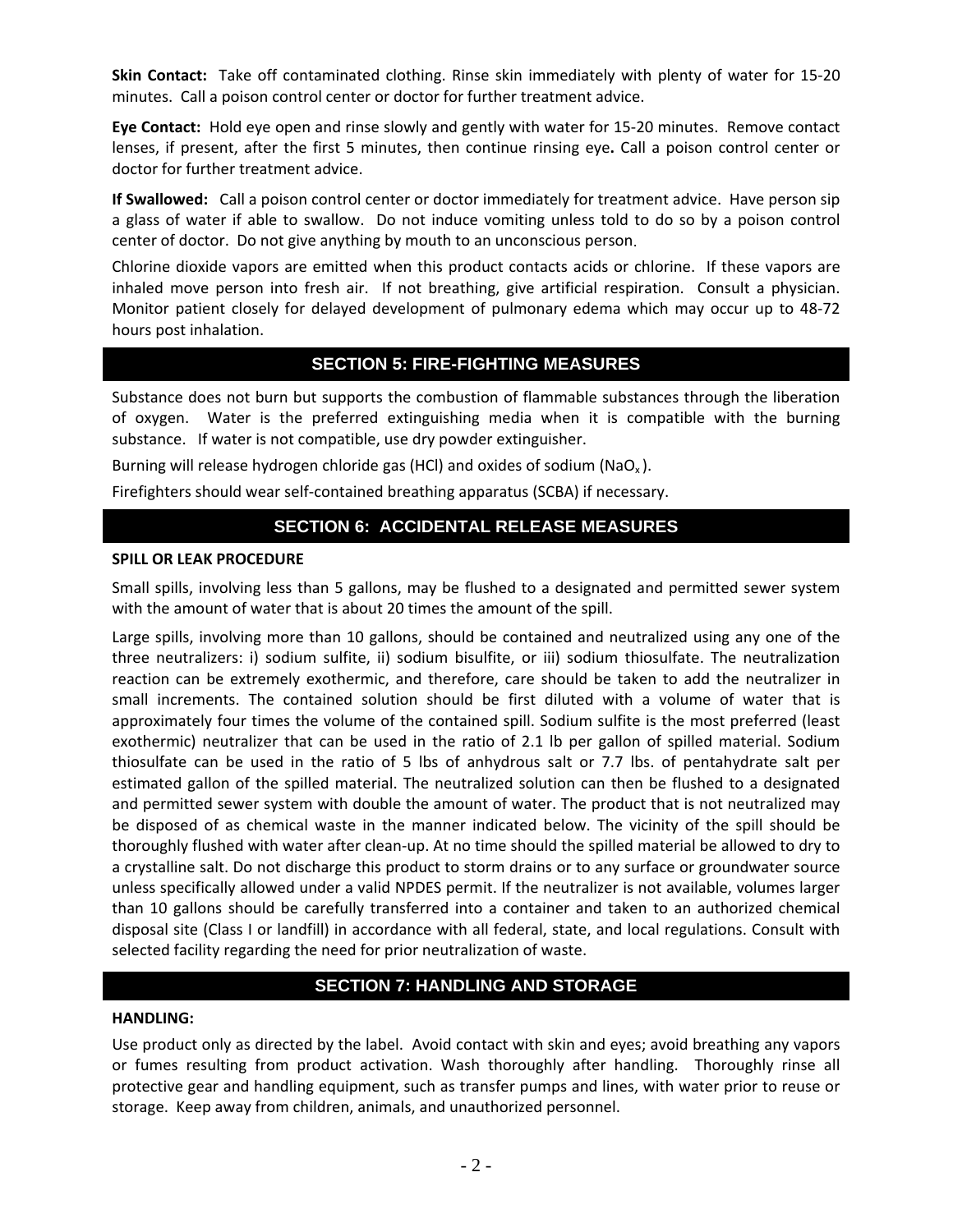### **PRODUCT STORAGE:**

Store in a cool, dry, well-ventilated location away from acids, chlorine and chlorine compounds, hypochlorite (bleach), organic solvents, sulfur and sulfite compounds, phosphorus, combustible/flammable materials, and direct sunlight. Keep containers tightly closed when not in use and open carefully to prevent spillage. Storage on wooden floors and pallets is not recommended. Do not contaminate water, food or feed by storage or disposal.

# **SECTION 8: EXPOSURE CONTROLS / PERSONAL PROTECTION**

No Occupational Safety and Health Administration (OSHA) permissible exposure limit (PEL) or American Conference of Governmental Industrial Hygienists (ACGIH) threshold limit values (TLV) have been established for this product.

Wear splash proof goggles to protect the eyes. Use gloves and protective clothing to protect against skin contact. Remove contaminated clothing immediately and laundry before reuse.

Wear a NIOSH approved N95 respirator to protect against mist and spray.

In accordance with OSHA regulations (29 CFR 1910.134 and 29 CFR 1910.1000), fogging or spraying applications may require worker respiratory protection using a NIOSH/MSHA approved air purifying respirators (APR) with cartridges approved for chlorine dioxide (ClO2)

# **SECTION 9: PHYSICAL AND CHEMICAL PROPERTIES**

- **(a) Appearance (physical state, color, etc.);** Clear to pale yellow liquid
- **(b) Odor;** Slight odor of chlorine
- **(c) Odor threshold;** Not determined
- **(d) pH;** 8.0 8.5
- **(e) Melting point/freezing point;** 23°F (‐5°C)
- **(f) Initial boiling point and boiling range;** 213°F (100.5°C)
- **(g) Flash point;** Not applicable
- **(h) Evaporation rate;** Comparable to water
- **(i) Flammability (solid, gas);** Not flammable
- **(j) Upper/lower flammability or explosive limits;** Not flammable
- **(k) Vapor pressure;** 23.7 mm Hg (25°C)
- **(l) Vapor density;** 0.02 kg/m3
- **(m) Relative density;** 1.030 g/ml (20°C)
- **(n) Solubility(ies);** Miscible (water)
- **(o) Partition coefficient: n‐octanol/water;** Not applicable (not a mixture)
- **(p) Auto‐ignition temperature;** Not applicable
- **(q) Decomposition temperature;** Not determined
- **(r) Viscosity;** 0.6409 mm<sup>2</sup>/ sec

# **SECTION 10: STABILITY AND REACTIVITY**

**(a) Reactivity;** Not reactive under normal temperatures and pressures.

**(b) Chemical stability;** Stable at normal temperatures and pressures.

**(c) Possibility of hazardous reactions;** Contact with acids or chlorine can result in the evolution of chlorine dioxide gas  $(ClO<sub>2</sub>)$ 

**(d) Conditions to avoid:** Avoid heat, flames, sparks and other sources of ignition. Avoid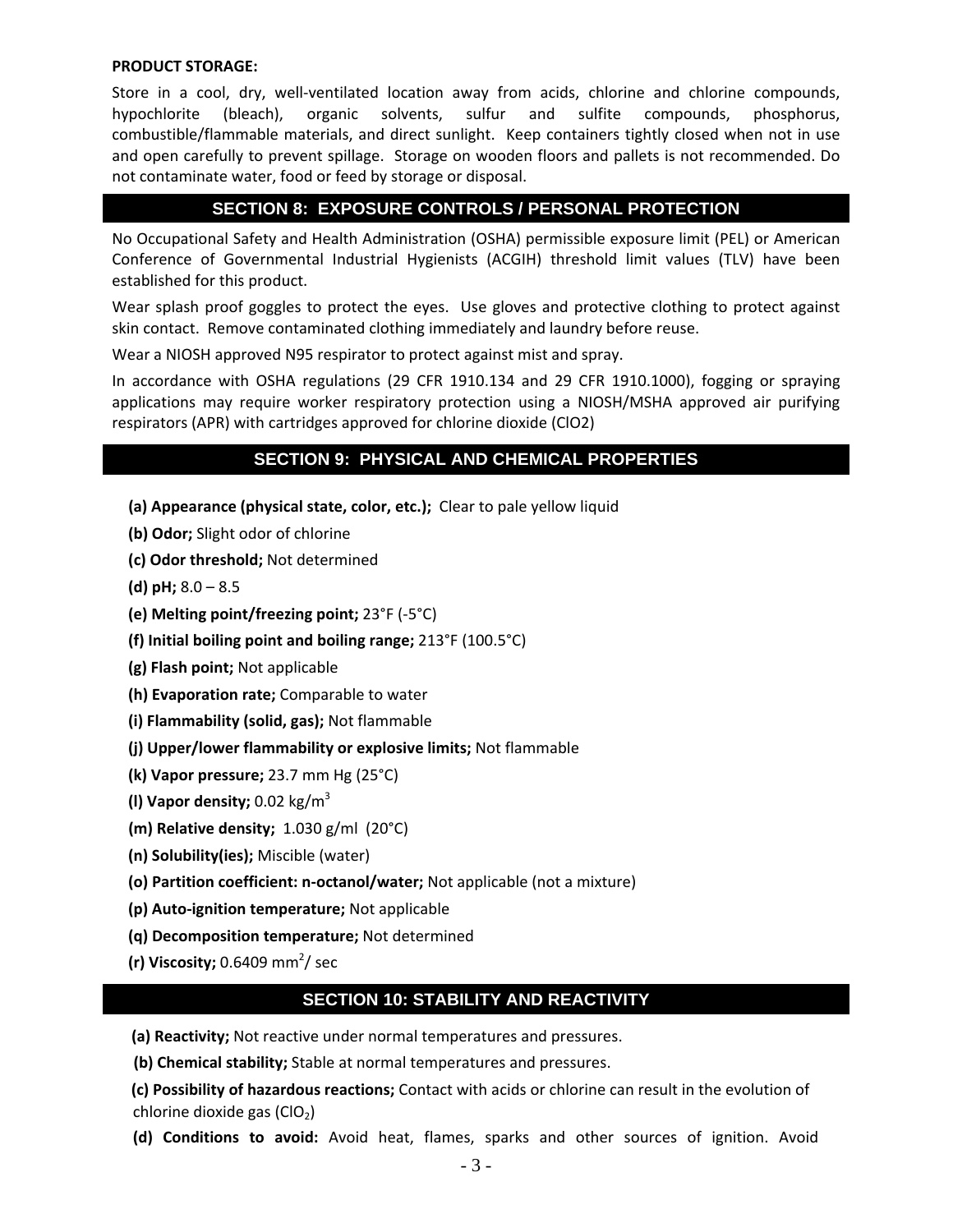evaporation to dryness. Dried material can ignite upon contact with combustibles. Avoid contamination with foreign materials. Avoid exposure to sunlight or ultraviolet light.

**(e) Incompatible materials;** Acids, Reducing agents, Combustible material, Oxidizing agents, Hypochlorite, Organic solvents and compounds, Garbage, Dirt, Organic materials, Household products, Chemicals, Soap products, Paint products, Vinegar, Beverages, Oils, Pine oil, Dirty rags, Sulfur‐containing rubber, or any other foreign matter

# **SECTION 11: TOXICOLOGICAL INFORMATION**

#### **ANIMAL TOXICOLOGY**

| Inhalation $LC_{50}$ : >5.61 mg/l |                         |
|-----------------------------------|-------------------------|
| Dermal $LD_{50}$ :                | $>2,020$ mg/kg (rabbit) |
| Oral $LD_{50}$ :                  | 4,360 mg/kg (rat)       |

### **CARCINOGENICITY**

Active ingredients are not listed by ROTECS, OSHA, IARC, NTP or EPA. No evidence to date implicating product as a carcinogen or tumor promoter.

#### **MUTAGENICITY**

Though product active ingredient is a chemical oxidant, no evidence to date for mutagenicity from whole animal or in vitro studies.

### **REPRODUCTIVE/DEVELOPMENTAL TOXICITY**

No known effects to date.

# **SECTION 12: ECOLOGICAL INFORMATION**

Oxine® is toxic to fish and aquatic organisms. Do not discharge effluent containing this product into lakes, rivers or streams. Do not discharge effluent containing this product to sewer systems without first notifying the sewage treatment plant.

Oxine<sup>®</sup> does not bio-accumulate and is biodegradable.

Oxine® does not migrate in soil.

### **SECTION 13: DISPOSAL CONSIDERATIONS**

**Product Disposal:** Wastes resulting from the use of this product may be disposed of on site or at an approved waste disposal facility.

**CONTAINER DISPOSAL:** Do not reuse or refill this container. Offer for recycling if available. Offer for reconditioning if appropriate. Triple rinse container, or equivalent, promptly after emptying.

**Triple rinse as follows:** Empty remaining contents into application equipment or mix tank. Fill the container ¼ full with water. Replace and tighten closures. Tip the container on its side and roll it back and forth, ensuring at least one complete revolution for 30 seconds. Turn the container over onto its other end and tip it back and forth several times. Empty the rinsate into application equipment or a mix tank or store rinsate for later use or disposal. Repeat this process two more times.

# **SECTION 14: TRANSPORT INFORMATION**

#### **Not regulated in transport**

**Environmental Hazards:** Toxic to fish and aquatic organisms. Not a marine pollutant. In case of spill, flush with copious amounts of water. Do not allow to dry to crystalline form.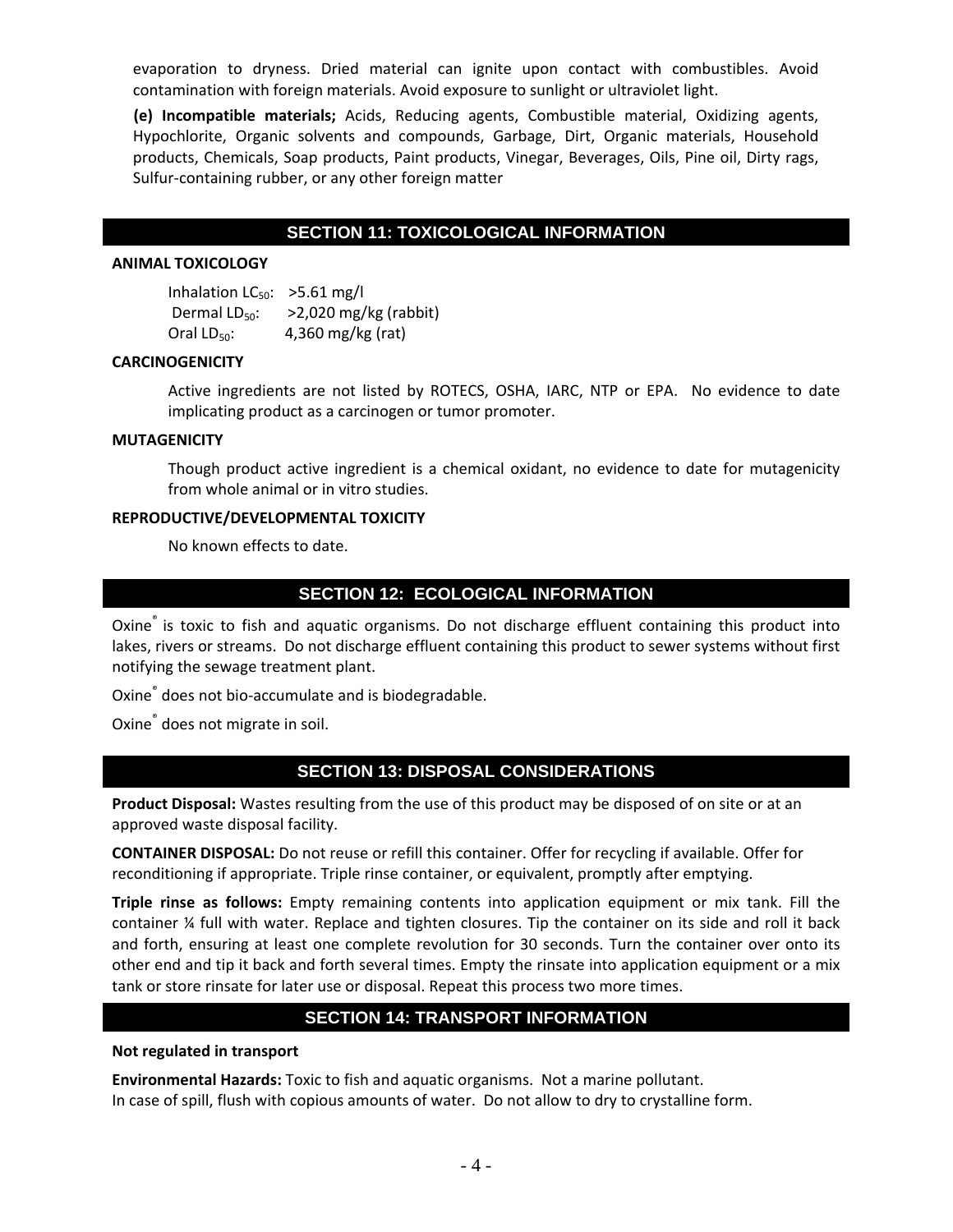# **SECTION 15: REGULATORY INFORMATION**

### **U.S. REGULATIONS**

### **OSHA REGULATORY STATUS:**

This material is not considered hazardous by the OSHA Hazard Communication standard (29CFR 1910.1200)

#### **CERCLA SECTIONS 102a/103 HAZARDOUS SUBSTANCES (40 CFR 302.4):**

Not regulated.

### **SARA EHS Chemical (40 CFR 355.30):**

Not regulated

#### **EPCRA SECTIONS 311/312 HAZARD CATEGORIES (40 CFR 370.10):**

Not regulated

### **EPCRA SECTION 313 (40 CFR 372.65):**

Not regulated.

#### **OSHA PROCESS SAFETY (PSM) (29 CFR 1910.119):**

Not regulated

### **NATIONAL INVENTORY STATUS**

### **U.S. INVENTORY STATUS: Toxic Substance Control Act (TSCA):**

All components are listed or exempt.

### **TSCA 12(b):**

This product is not subject to export notification.

### **Canadian Chemical Inventory:**

All components of this product are listed on either the DSL or the NDSL

### **STATE REGULATIONS**

### **California, Proposition 65:**

 **Cancer WARNING:** Not Listed **CRT List –** Male reproductive toxin: Not Listed **CRT List –** Female reproductive toxin: Not Listed

**Massachusetts Right to Know Hazardous Substance List:** Listed **New Jersey Right to Know Hazardous Substance List:** listed 1689 **New Jersey Special Health Hazards Substance List:** Listed 1689 **New Jersey Environmental Hazardous Substance List:** Not Listed **Pennsylvania Right to Know Hazardous Substance List:** Listed **Pennsylvania Right to Know Special Hazardous Substances:** Not Listed **Pennsylvania Right to Know Environmental Hazard List:** Not Listed **Rhode Island Right to Know Hazardous Substance List:** Not Listed

### **WHMIS ‐ Classifications of Substances:**

Not classified

### **FIFRA Regulations:**

Registered pesticide under 40 CFR 152.10, Federal Insecticide, Fungicide and Rodenticide Act (FIFRA), EPA Reg. No. 9804‐1 (Oxine®)